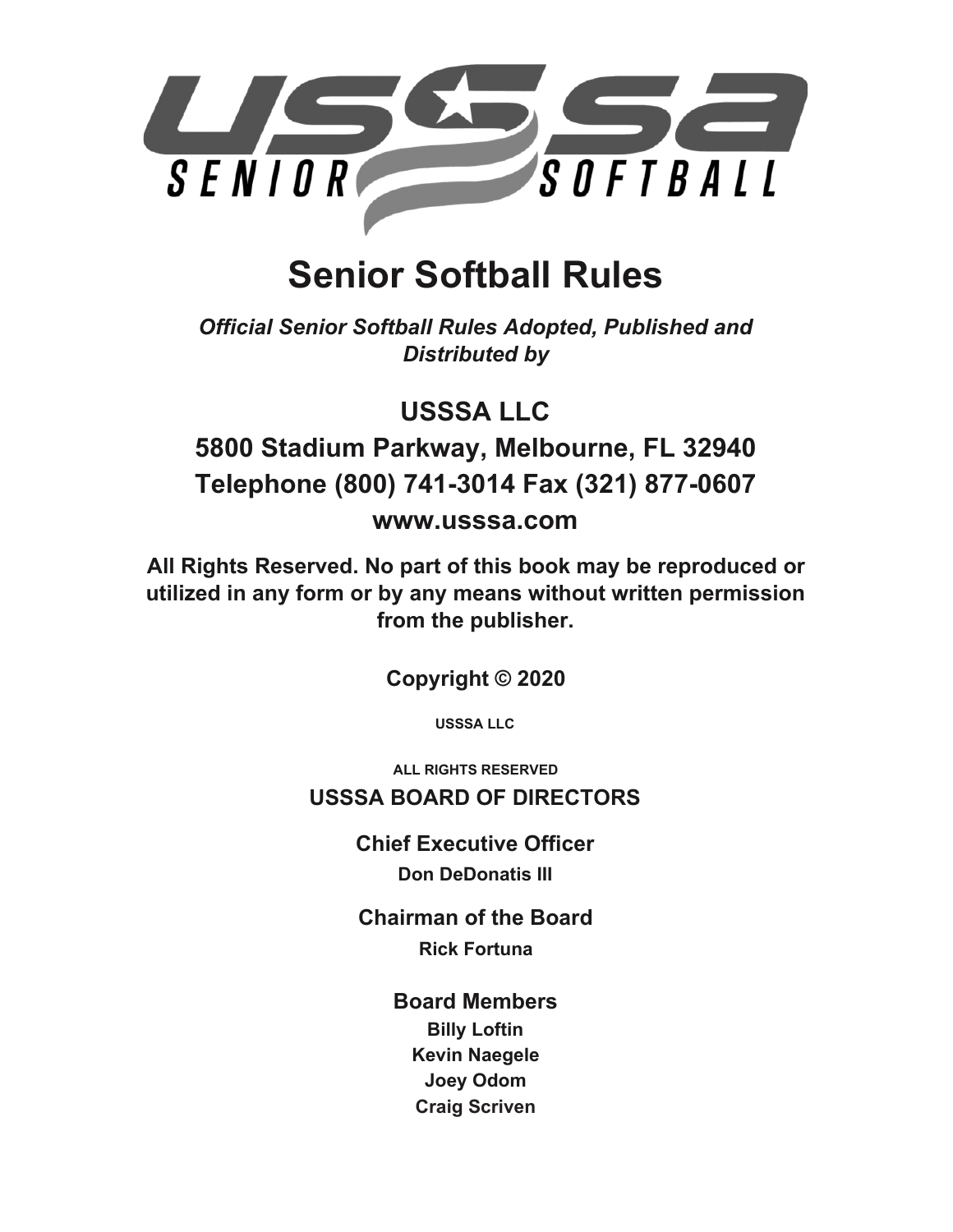

**USSSA SENIOR SOFTBALL DIRECTORS**

**Jeff Hall - National Program Director and East/Central Regional Director**

**Joey Odom - Program Coordinator Board of Directors Representative**

**Kevin Naegele - Board of Directors Representative**

**Greg Huchingson - Regional Director**

**Vic Rivera - West Regional Director**

**Sean Melvin - Slow Pitch Representative**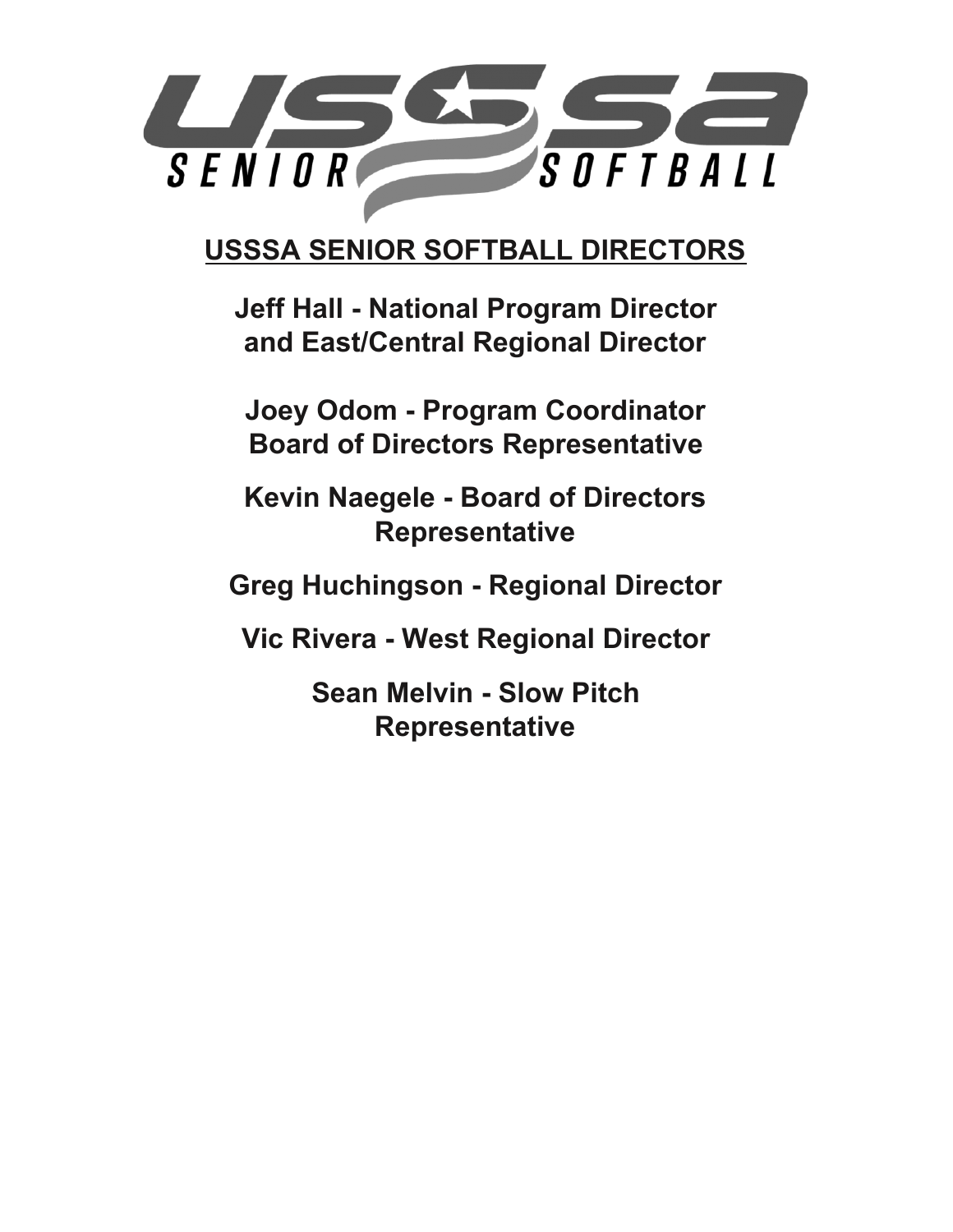

# **PLAYING RULES**

**(UPDATED 03.01.19 8:29AMCT )**

# **1. GENERAL**

- 1.1. These rules are sports specific to Senior Softball. Any rule not covered in these rules, will be covered in the USSSA Slow Pitch Rule Book. Found at <http://www.usssa.com/slowpitch/slowpitch-rules-and-legal-info>
- 1.2. **This document has general rules and a seperate section for Women's and Mixed specific rules.**
- 1.3. Current Rules can be found at <http://www.usssa.com/slowpitch/seniors/rules>

#### 1.4. **USSSA Team Registration**

1.4.1. \$55 annual team registration fee. (If registering on-line, there is a \$5 processing fee added to the registration)

# **2. EQUIPMENT**

- 2.1. **Ball** 12" COR44, 400 psi Compression USSSA/GSL Senior Stamped. Optic Yellow in color. Stitches to be alternating blue/white.
	- 2.1.1. **(EXCEPTION)** If the USSSA Senior Stamped ball described above is not manufactured and ready for distribution, a USSSA/GSL stamped approved Classic M ball or a USSSA Senior Stamped Ball may be used. An announcement will be made when the official balls are available for use.
	- 2.1.2. World Tournaments Only: When a game is played on a Stadium Size Field only, ball specs may be used as determined by USSSA.

#### 2.2. **Bats**

- 2.2.1. 40+ and Above
	- 2.2.1.1. May use any bat Stamped 1.21 BPF Senior. It does not have to be USSSA stamped until they are available. However, it must be from a USSSA licensed manufacturer.
	- 2.2.1.2. May also use the 1.20 USSSA Stamped Bats.
- 2.2.2. The 35 age group ONLY
	- 2.2.2.1. Will be required to use the 1.20 BPF USSSA Stamped Bats.
- 2.3. **Pitching Screen** If used, a pitching screen can not exceed 7' tall and 3'6" wide.
- 2.4. **Safety Base (1st Base)** -Size as provided by the park if provided.
- 2.5. **Safety Scoring Mat-** Standard Home Plate
- 2.6. **Strike Zone Mat** Mat specs are 35″ long x 21″ wide.

# **3. TEAM AGE/CLASSIFICATIONS**

- 3.1. **Age Divisions**: 35+, 40+, 50+, 55+, 60+, 65+, 70+
- 3.2. **Classifications:** Conference, Major, AAA, and AA in each age division.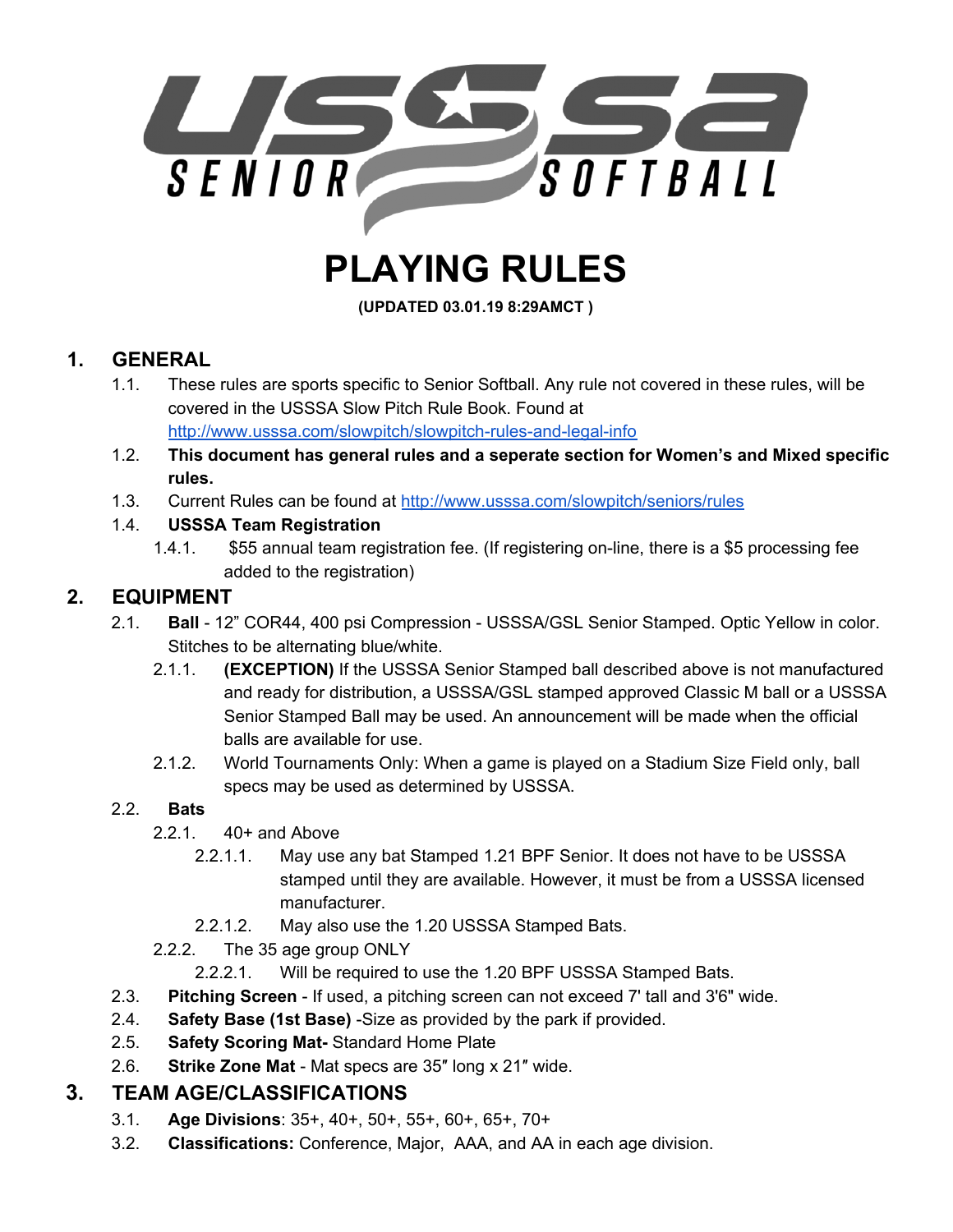3.3. 65+ & 70+divisions get 11 players on the playing field.

# **4. PLAYING FIELD**

#### 4.1. **Base Distance**

4.1.1. 70 Feet

#### 4.2. **Home Plate Commitment Line**

4.2.1. Intersecting the 3rd base line 30' from home plate. 6' line, with 3' on both sides of the 3rd base line.

## 4.3. **Pitchers Box**

- 4.3.1. A 6-foot box is to be used for the pitcher.
- 4.3.2. Front-Center of box to be at the pitchers plate and advancing toward 2nd base.

## 4.4. **Safety Scoring Mat/Line**

- 4.4.1. A mat shall be placed perpendicular to the 3rd base line and in line with the 1st base line.
- 4.4.2. It shall be 9'6" from the top left corner of the home plate.
- 4.4.3. In lieu of a mat, a 9'6" line may be drawn from home plate and used as the Scoring Line.

# **5. PLAYING RULES**

- 5.1. **These rules are intended for National Events and Senior Conference NIT's. Local events may have specific rules that must be approved by the National Program Director.**
- 5.2. **Batter** Starts with a 1-1 count with no foul "Exception" to rule, if batter hits the screen on 3rd strike it is considered a no pitch. If a batted ball hits the screen a second time after 2 strikes, then the batter is out.

#### 5.3. **Game Time Limits**

- 5.3.1. **Bracket Games** A 70 minute time limit will be in effect for all bracket games. After 70 minutes the teams will complete the inning they are in and play one more inning. If tied, the game will continue until a winner is determined.
- 5.3.2. **Championship Games** The championship games and if necessary games will not have a time limit.
- 5.4. **Home Team when Seeding Into Bracket Play** When pool play is used to seed teams into bracket play, in each bracket game, the highest seeded team from pool play will have be the home team

## 5.4.1. **Exceptions:**:

- 5.4.1.1. **Championship Game** In the championship game, the team from the winners bracket will be the home team.
- 5.4.1.2. **IF Game** In an If Game is needed, the home team will be determined by a flip of a coin.
- 5.5. **Strike Zone Mat** will be used. It is a strike if the ball lands on the Strike Zone Mat.
- 5.6. **Courtesy Runner (Unlimited)** Any legal player on the team's roster can be a courtesy runner, but only once per inning.

## 5.7. **Run Limit Per Inning**

- 5.7.1. Conference/7, Major/5, AAA/5, AA/5
- 5.7.2. Last inning, unlimited runs are allowed
- 5.8. **Reentry Rule** A starting player removed from the lineup may reenter the game one time. A substitute may not reenter the game after being removed.
- 5.9. **Run Rule** 15 Runs after five innings of play or 4 ½ If home team.
- 5.10. **Flip Flop Rule** The flip-flop rule will be invoked in any game when there is a 10-run differential in favor of the visiting team at the start of the "open inning." If the visiting team is ahead by ten or more runs, the home team will remain at bat and start a new at-bats (beginning their seventh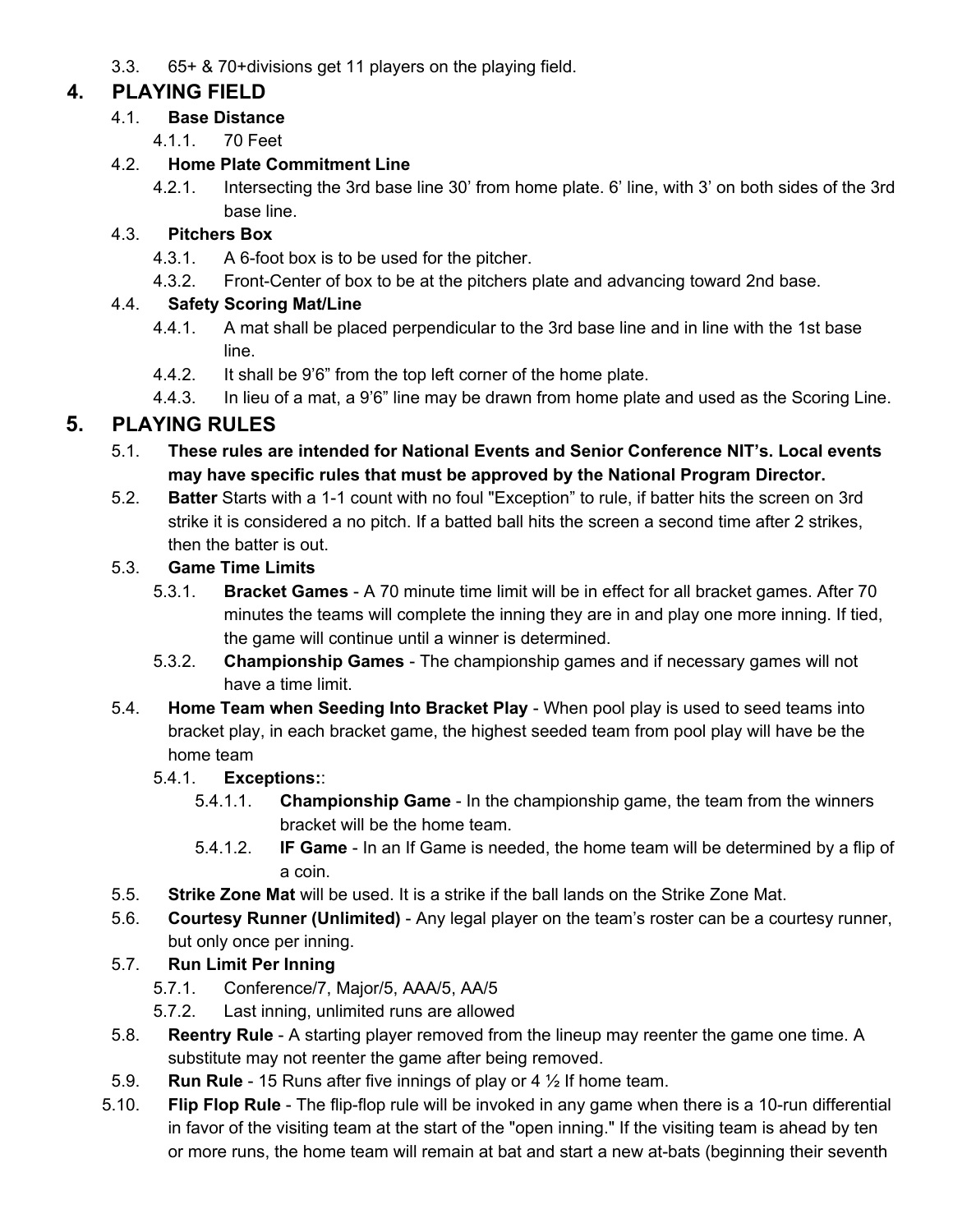or last inning at-bats), meaning all runners on base will return to the dugout. It will be an open inning. If the home team fails to tie or go ahead of the visiting team, the game ends and the visiting team wins. If the home team ties or goes ahead, the visiting team takes its turn at bat.

- 5.11. **1st Base Safety Base** will be used when available and provided by the park.
	- 5.11.1. On a force out the defender is required to tag the white base. The runner is required to tag the Safety Base.
	- 5.11.2. Blocking the runners path to the Safety Base is considered interference and the runner is awarded the base.
	- 5.11.3. If a ball deflects foul on the 1st base side the Safety Base and Regular Base, the rule will be reversed and previous rules will apply. The runner is required to tag the Regular Base and the defensive player will be required to tag the Safety Base.

#### 5.12. **Sliding or Diving**

- 5.12.1. Players may not slide or dive into home plate. If they do, they are called out.
- 5.12.2. Sliding or Diving into 1st base, 2nd base or 3rd base base is NOT an out.
- 5.13. **Safety Scoring Mat** will be used. If a runner touches the home plate mat, the runner is out.
	- 5.13.1. All plays at home plate are considered a forced out. If the runner has not gone beyond the commit line, then normal rules will be in play.
	- 5.13.2. The defender may stand on or tag any part of the home plate. If the runner is beyond the commit line or the runner is required to acquire home, the runner will be considered retired (out) if the defender possesses the ball.
	- 5.13.3. Once the runner is beyond the commit line, the defensive player may not tag the runner. If a tag attempt is made, the runner will be considered safe.
	- 5.13.4. Defensive team must always use the home plate mat. If there is an attempt to tag a runner out, the runner is automatically safe.
- 5.14. **Home Plate Commitment Line** will be used. Once a runner is past the commitment line, the runner is out by touching the home plate mat with the ball.

#### 5.15. **Pitching Rules**

- 5.15.1. Pitching arch will be a minimum of (six) 6 ft and a maximum of ten (10) ft from the ground. No faking of pitch will be allowed.
- 5.15.2. A pitchers box will be utilized.
- 5.15.3. A pitching screen will be team optional. Team must furnish their own net.
- 5.15.4. If a pitching screen is used, the pitcher must be behind the screen when the batter makes contact with the ball.
- 5.15.5. 1 warning will be given to the pitcher before he is removed from the position for the rest of the game – no ejection
- 5.15.6. If no screen is used, Pitchers are encouraged to wear a protective face mask that covers, at a minimum, the area of the face from above the eyes to the lower part of the chin while pitching. All pitchers must wear the mask consistent with the manufacturer's intended usage of their product.
- 5.15.7. Any batted ball hitting the screen will be a dead ball and a foul.
- 5.15.8. Pitching Screen Placement
	- 5.15.8.1. May be no more than 3 feet toward home plate from the pitcher's plate and must cover at least half the pitcher's plate "left to right".
	- 5.15.8.2. Screen may not be moved once the first pitch of the inning is thrown.
		- 5.15.8.2.1. Exceptions
			- 5.15.8.2.1.1. A new pitcher enters the game.
			- 5.15.8.2.1.2. The screen is hit by a batted ball and it moves and needs to be readjusted.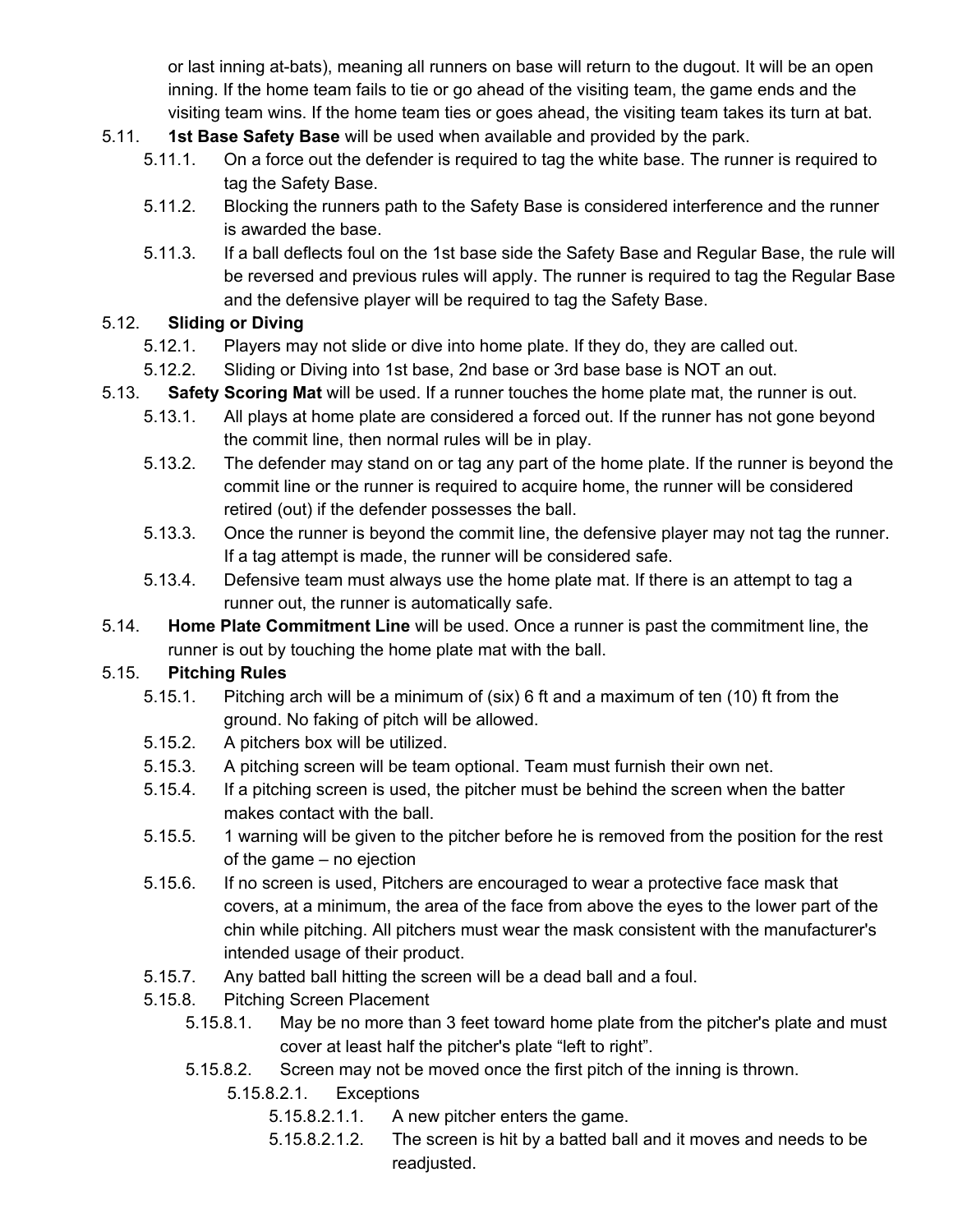5.15.8.2.1.3. The screen is moved by a defensive player during a play and needs to be readjusted.

#### 5.16. **Safety Equipment**

- 5.16.1. All players, including pitchers, are encouraged to wear the recommended additional protective safety equipment, comprised of head gear (NOCSAE approved), heart/chest protection and shin guards. Players are not required to wear the recommended safety equipment.
- 5.16.2. USSSA makes NO warranty as to the protective qualities of any mandated or recommended safety equipment when used in softball, which may have inherent risks as an impact sport. USSSA does not make any specific claims as to any safety equipment's performance and will not accept any liability for personal injury. The mandated face mask is designed to prevent injuries to the player's face, but not all injuries can be prevented. Players can still suffer serious injury while wearing any type of face protection.

#### 5.17. **Defensive Players**

- 5.17.1. Ages 65+ & 70+ will be allowed to have eleven (11) players on defense. All eleven (11) must be in the batting order.
- 5.17.2. In World Tournaments only played on "Stadium" fields, eleven (11) players may be used in all ages.

## **6. HOME RUN RULES**

- 6.1. Conference-10; Major-6; AAA-3, AA-0
- 6.2. Homeruns over the limit are an out.

# **7. DESIGNATED HOME RUN HITTER RULE**

7.1.1. In Classes AAA and Above before the game a team has the right to designate a batter in the line up that can hit as many home runs as they can without any of his home runs counting towards the team limit allowed. If the HR batter is walked intentionally or unintentionally, the next batter that hits a home run will not count against the team's total until the HR batter comes up to bat again.

## **8. EQUALIZER RULES**

- 8.1. When a lower class team is playing a higher class team, these rules will be applied:
	- 8.1.1. The lower class team will be awarded: Five (5) runs per game (Awarded one (1) run an inning for the first 5 innings)
	- 8.1.2. The lower class team will be allowed two (2) "open" innings.
		- 8.1.2.1. The first (1st) inning.
		- 8.1.2.2. The last inning. If time expires before a complete game, the umpire will determine the "last" inning for "open" inning.
	- 8.1.3. 11th Player Option The lower class team can opt for an 11th defensive player but forfeit options 8.1.1. and 8.1.2
	- 8.1.4. Points Awarded All lower class teams playing up in class, will be placed in the order they finish with all similar class teams in the event. (Example: The highest class team in each class will receive first (1st) place points for the event regardless of their actual finish.

## **9. ROSTER**

#### 9.1. **Player Age Exceptions**

- 9.1.1. Age 70+ will be allowed four (4) 69 year old players on the roster.
- 9.1.2. Age 75+ will be allowed five (5) 74 year old players on the roster.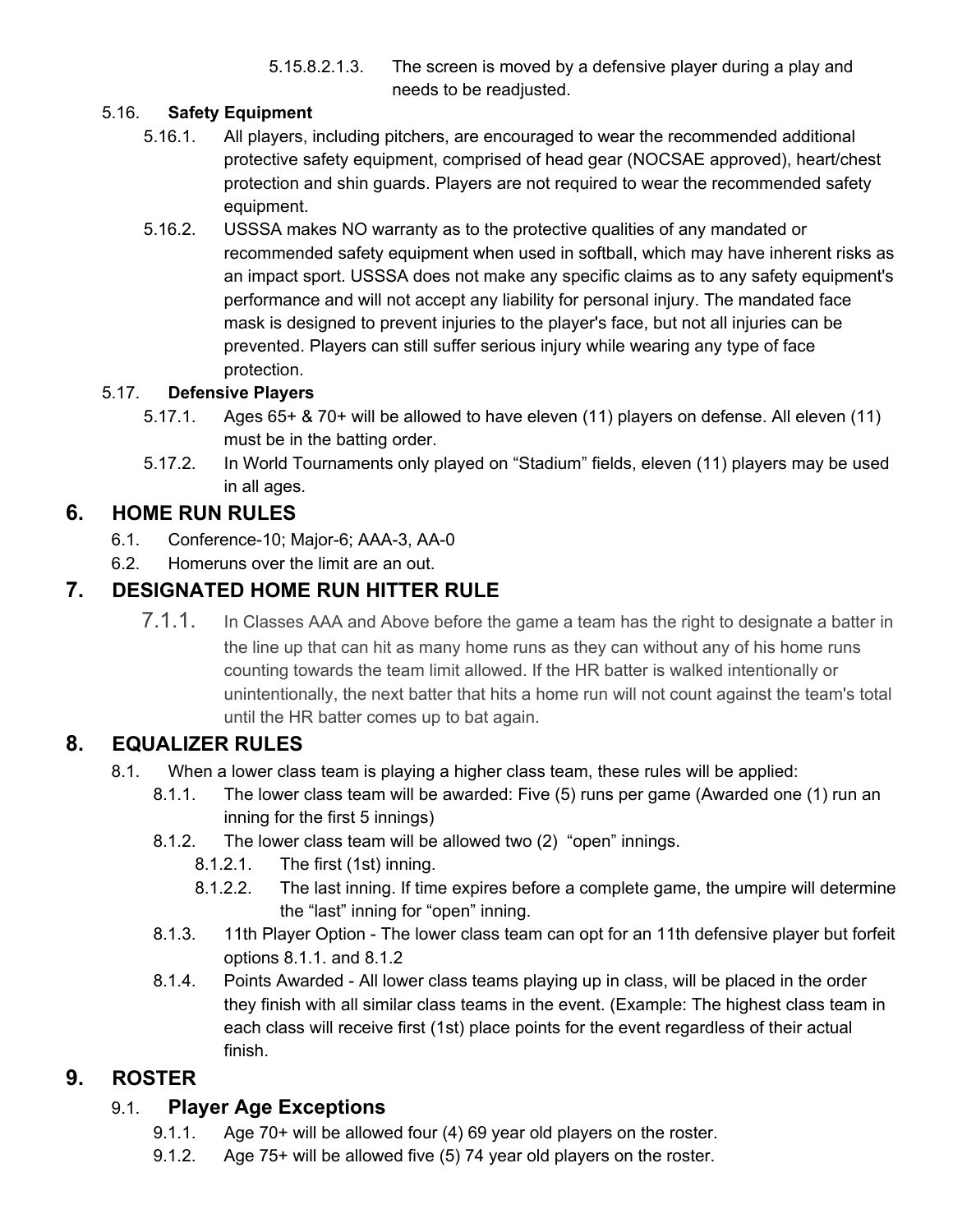- 9.1.3. Age 80+
	- 9.1.3.1. Will be allowed seven (7) 78-79 year old players on the roster.
	- 9.1.3.2. Only three (3) of the younger players can be 78 year olds.

# 9.2. **Player(s) allowed outside of bordering states**

- 9.2.1. Conference will be allowed 4 from outside bordering states.
- 9.2.2. Major will be allowed 2 players from outside bordering states.
- 9.2.3. AAA/AA will be allowed 1 player from outside bordering states.
- 9.2.4. 70+ ages and above have no restrictions on players from outside bordering states.
- 9.2.5. International Players will not count towards the outside bordering states limits.
- 9.2.6. There will be a sponsor exemption that must be approved by the Senior Softball Committee.
- 9.3. You are allowed to have a max of 3 players from the classification level above the team's current level.
- 9.4. Starting in October each year, a team may use players that age up in the next calendar year.

# **10. WOMEN'S PROGRAM**

10.1. **THESE RULES DESIGNATE EXCEPTIONS TO THE PLAYING RULES LISTED ABOVE. ALL OTHER RULES SHOWN ABOVE WILL APPLY AS SHOWN.**

## 10.2. **EQUIPMENT**

- 10.2.1. **BALL** 11" COR44, 400 psi Compression USSSA Senior Stamped. Optic Yellow in color. Stitches to be alternating blue/white.
- 10.2.2. **(EXCEPTION)** If the USSSA Senior Stamped ball described above is not manufactured and ready for distribution, a USSSA/GSL stamped approved Classic W ball or a USSSA Senior Stamped Ball may be used. An announcement will be made when the official balls are available for use.

# 10.3. **TEAM AGE/CLASSIFICATIONS**

- 10.3.1. 7 Age Divisions: 35+, 40+, 50+, 55+, 60+, 65+, 70+
- 10.4. **OVER-RUN** In the Women's 70+ divisions only, the baserunner may over-run any base without being in jeopardy, if she returns to that base without attempting to advance.

## 10.5. **OFFICIAL DIAMOND**

- 10.5.1. Women's 65+ & 70+ divisions
	- 10.5.1.1. Base distances shall be 60 feet when park facilities allow
	- 10.5.1.2. Outfield fence distance shall be a maximum of 250 feet and a minimum of 200 feet when park facilities allow.
	- 10.5.1.3. Pitching Box The front of the pitcher's box will be set at 45 feet and extend to 55 feet from home plate.

## 10.6. **PLAYERS AND SUBSTITUTIONS**

- 10.6.1. Womens Divisions 50+, 55+, 60+ and 65+
	- 10.6.1.1. A maximum of ten (10) players on defense
	- 10.6.1.2. A minimum of nine (9) players to start a game
	- 10.6.1.3. A minimum of eight (8) players to finish a game
- 10.6.2. Womens Divisions 50+, 55+, 60+, 65+, and 70+:
	- 10.6.2.1. A maximum of eleven (11) players on defense
	- 10.6.2.2. A minimum of nine (9) players to start a game
	- 10.6.2.3. A minimum of eight (8) players to finish a game

#### 10.6.3. Women's Division 70+:

- 10.6.3.1. A maximum of twelve (12) players on defense
- 10.6.3.2. A minimum of eleven (11) players to start a game